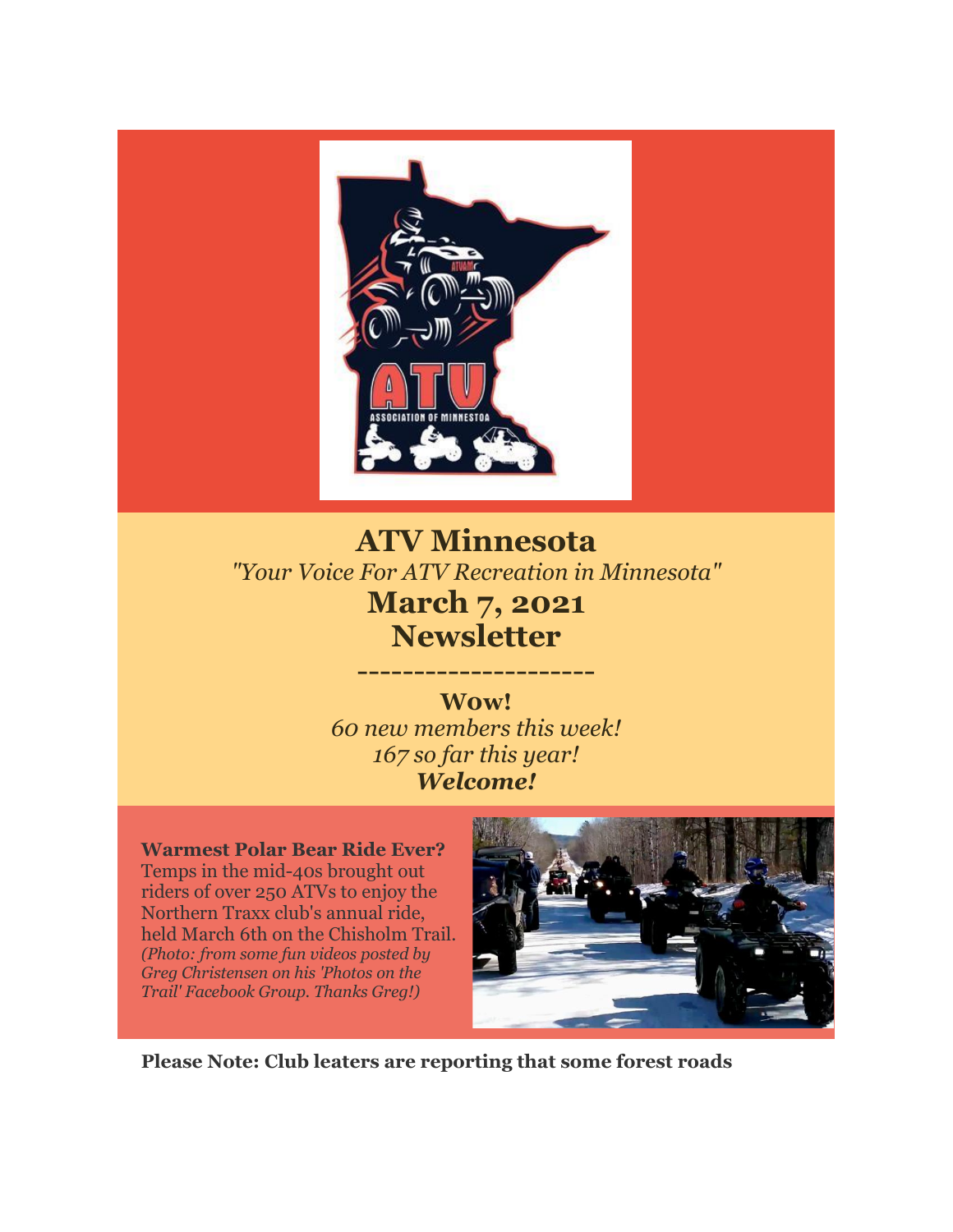**and winter ATV trails will be closing Monday, March 8th.**  Before you head out, check out the MN DNR website for open/closed status at: **[https://www.dnr.state.mn.us/ohv/closures.html](http://r20.rs6.net/tn.jsp?f=001jCaDrO6ZnA0rurby_H2NPj6nyFGWTjLOqIk99tMPwxe-LqP40JUBrIvtqKnWbn6c2sYeZ5qII7nvmY6fK4_GRjsVjqpjhWN3g3JrjF0HVSaU-a0zSzOWsPCNUA0own98_o2laTCqgbnFcgbxZYFuyMwwkX_bfpcPdJufyBaLVQO3pg-NmqjVwg==&c=XVOSbTjheoUw1g1JI-eKP93JwP_3ldhZlIKmrunYRQ8ZbS2uVWa06w==&ch=8pH20kUA-weTiYECNKPxsihwoKXr-FOf4aEwBkuKJZA0UldeAnOOhw==)**

## **Look What Just Rolled In!**



The full, premier issue of Minnesota Wheelin is arriving in mailboxes across Minnesota. It's the new, official publication of ATV Minnesota and MN4WDA, with 32 pages of articles, news, rider rigs and more. The March/April issue includes a roundup of websites, maps and apps to help with 2021 trip planning and navigation on trails in Minnesota and beyond. Thanks to everyone who contributed, and to our great team at Discovery Publishing, a division of Pro Print in Duluth.

### **Comments and ideas welcome**:

Send them to: d.halsey@atvam.org. If you joined ATVMN after the mailing date, we will do our best to get you a copy of the premier issue. All editions will be archived and available to page through at minnesotawheelin.org.

### **Clubs and business members:**

Please check your listing in the magazine and send us any corrections or updates.

**Save The Dates!**



**May 22 - ATVMN "Ride & Roast"** This fun annual event is at McQuoid's Inn, Isle, Minnesota. It starts with a pancake breakfast by the Isle Fire Department, followed by guided rides at 10am, with a trail-side box lunch on the Red Top, Foxy Loop and Solana trail systems. A hog and turkey roast dinner rounds out the day. All for just \$20 a rider (children 10 and under free). Register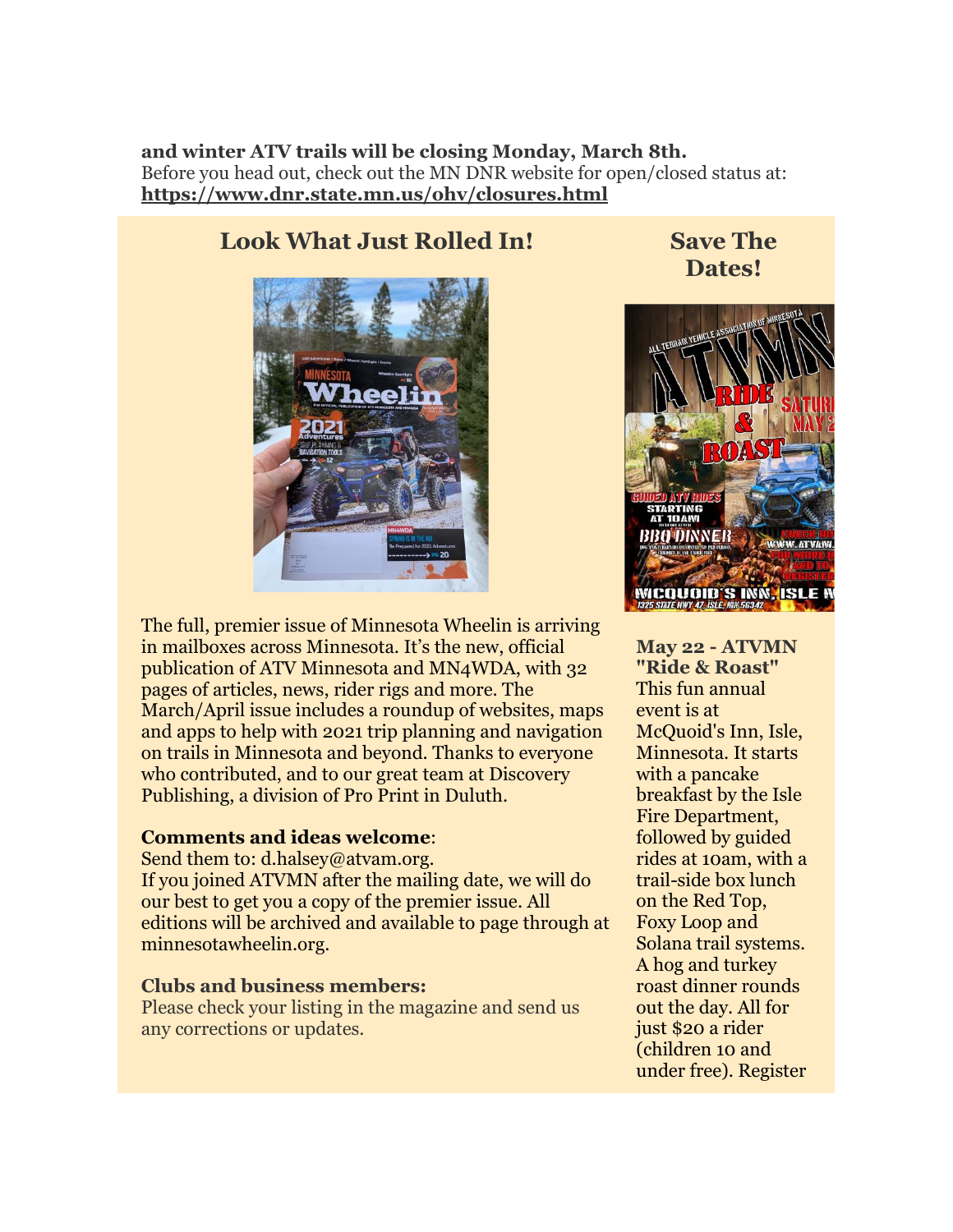Thanks to all our members, member clubs, business sponsors, county/state/ federal agency partners, and advertisers for your support!



## **'Do Nots' On Donuts**  *Did you want that with sprinkles or a concussion?*

Riding on township and county roads to make trail connections is a privilege. Speed, dust, noise and "donuts" are common complaints from landowners about ATVs using roads along their property. Another complaint comes from road authorities regarding the damage to gravel roads by riders doing donuts. The ridges left in the road need to be graded out. Sometimes two inches of material needs to be bladed down to remove them. The cost of grading paid by local government units to maintain the road can result in increased taxes to property owners.

## **22 of 25 ATV fatalities in MN last year were on road right-of way** (road surface and ditch).

For the rider, turning donuts on gravel, asphalt or ice is risky and unsafe. Considering you're not strapped into the seat at all, if you catch a wheel or get off-balance, you'll go flying! The high center-of-gravity of the rider on a Class I ATV, combined with the centrifugal force of the spin, will typically cause a roll-over, or the rider being thrown from the machine, resulting in possible head trauma and broken bones. Respect our roads, property owners and yourself. Ride as if everyone is watching,

#### at **[atvam.org](http://r20.rs6.net/tn.jsp?f=001jCaDrO6ZnA0rurby_H2NPj6nyFGWTjLOqIk99tMPwxe-LqP40JUBrJkcjHR3PWrnZBq_pn3HbpFaKPV-7oZpG3-yUSlrvbYKbpTcY1OJLtrURP82ogXM1wmiE4UFsmAQ8EEWoXiai9w=&c=XVOSbTjheoUw1g1JI-eKP93JwP_3ldhZlIKmrunYRQ8ZbS2uVWa06w==&ch=8pH20kUA-weTiYECNKPxsihwoKXr-FOf4aEwBkuKJZA0UldeAnOOhw==)**.

Reserve your room at McQuoid's Inn, 1325 State Hwy 47, Isle MN 320-676- 3535. Ask for the ATVMN discount.

## **April 24 - Voyageur Country ATV - Spring Ride** Watch for details on club Facebook page.

## **May 22 - Lake Country ATV Riders** - **Spring Ride** at Spider Lake Trails. See Facebook page for details.

## **July 7-10 - ERX Off-Road National** ATVMN members will be invited to help again this year with parking; a fun ATV Minnesota fundraiser. Details

coming soon.

## **September 17-19 - ATVMN State Convention** (Ride & Rally) Returning to Ely with a fun 3 day schedule, guided rides and ATV Big Air Tour. Details and registration now open at atvam.org. Hosted again this year by the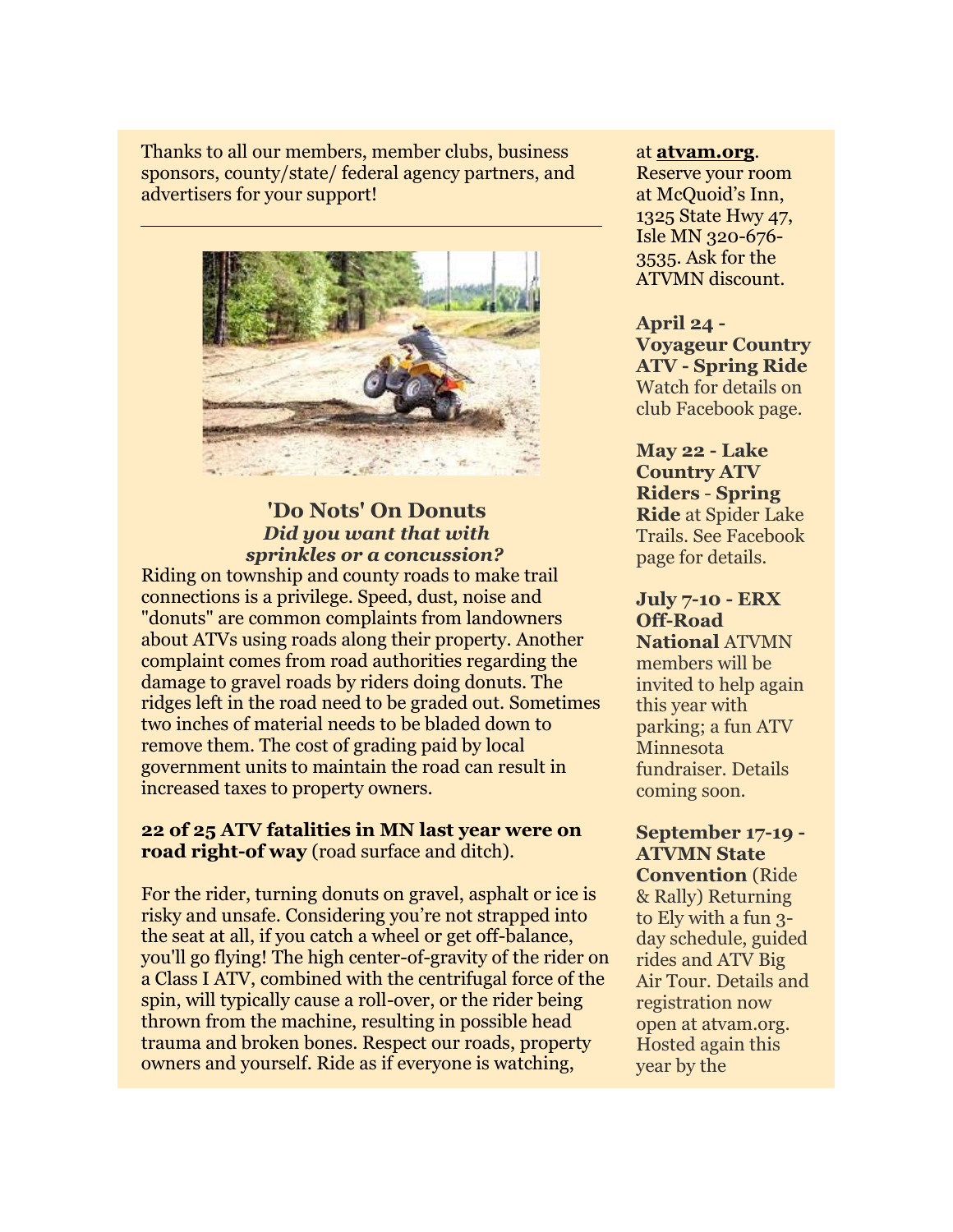Speak as everyone is listening, Post on social media as if everyone is reading. Thanks!



## **Do You Ride Trails In The Fond du Lac State Forest?**  *Your input is needed!*

The Minnesota DNR invites people to attend a virtual public input meeting from 6-7:30 p.m. on March 11 to learn about and provide comments on potential trail modifications within the Fond du Lac State Forest in Carlton County.

Existing trail opportunities include about 37 miles of OHV trails, 18 miles of cross-country ski trails and 11 miles of hunter walking trails. Potential trail changes will be considered for both motorized and non-motorized trails. Participants who attend the virtual meeting are encouraged to submit their ideas for these trails, on the allowed uses of these trails, as well as desired connections to facilities and amenities, new trails, and rerouting or closure of unsustainable trails.

### **How to attend the meeting:**

You can attend the virtual meeting via computer, smartphone, or telephone.

Meeting instructions can be found online on the Fond du Lac State Forest tab of the MN DNR project page, at **[https://www.dnr.state.mn.us/input/mgmtplans/](http://r20.rs6.net/tn.jsp?f=001jCaDrO6ZnA0rurby_H2NPj6nyFGWTjLOqIk99tMPwxe-LqP40JUBrGTOH5LKJnSbLSjQ4che5quNjUitSyUDmXn0jhk09R6BPfnal9r5tAGKgjE4D9QYaSDb5EXI-tgOPUxlXM5eNz0mDc_Kzo-StEThFSwzVXaeYPx65ohC-GFEgpiUmGOOqeRpvQ7DojhU6kLnFPEeHJQt1bJ4KX2Ee5hAe-MV5pwZ&c=XVOSbTjheoUw1g1JI-eKP93JwP_3ldhZlIKmrunYRQ8ZbS2uVWa06w==&ch=8pH20kUA-weTiYECNKPxsihwoKXr-FOf4aEwBkuKJZA0UldeAnOOhw==) [ohv/designation/revisions.html](http://r20.rs6.net/tn.jsp?f=001jCaDrO6ZnA0rurby_H2NPj6nyFGWTjLOqIk99tMPwxe-LqP40JUBrGTOH5LKJnSbLSjQ4che5quNjUitSyUDmXn0jhk09R6BPfnal9r5tAGKgjE4D9QYaSDb5EXI-tgOPUxlXM5eNz0mDc_Kzo-StEThFSwzVXaeYPx65ohC-GFEgpiUmGOOqeRpvQ7DojhU6kLnFPEeHJQt1bJ4KX2Ee5hAe-MV5pwZ&c=XVOSbTjheoUw1g1JI-eKP93JwP_3ldhZlIKmrunYRQ8ZbS2uVWa06w==&ch=8pH20kUA-weTiYECNKPxsihwoKXr-FOf4aEwBkuKJZA0UldeAnOOhw==)** .

#### **How to comment in writing:**

A comment form is also available on the website page above. The DNR will accept written comments through 4:30 p.m., March 25.

Prospector ATV Club. -------------------------

------------ *You can add your club rides and work days that need extra volunteer help into this newsletter. Send details to d.halsey@atvam.or g Thanks!*



*Question from a member:* **What Is ATVMN's Stance On Mini-Trucks Being Used As ATVs?**  Current ATV definition in Minnesota State Statute specifically states that minitrucks are not ATVs.

Subd.8. All-terrain vehicle or vehicle. "All-terrain vehicle" or "vehicle" means a motorized vehicle with: (1) not less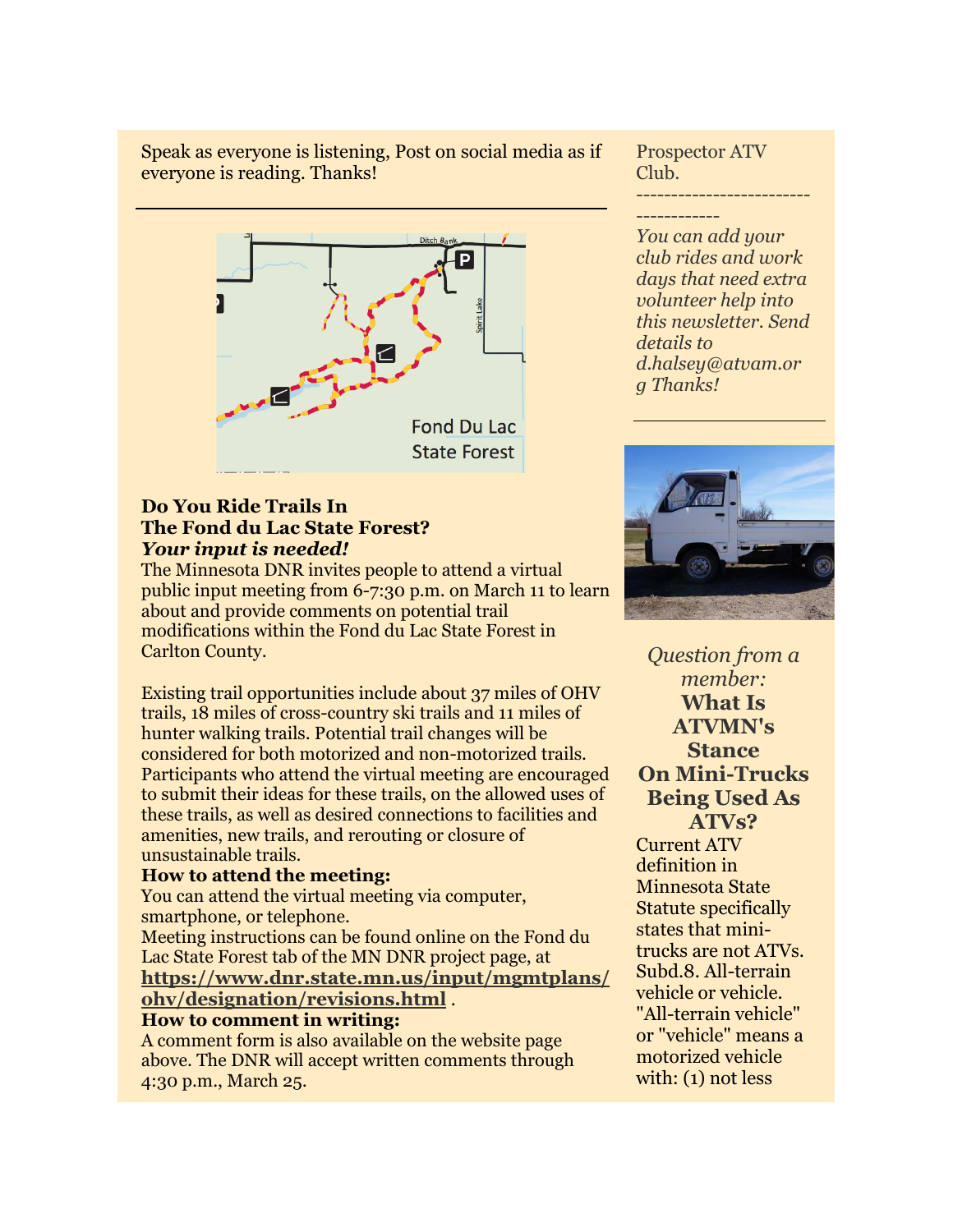For more information, contact Mary Straka, area supervisor, Parks and Trails Division, 218-460-7024.



*The South Metro ATV Club does trail maintenance in the FLC. You can support their work by commenting in favor of trail improvements during the virtual meeting or by mailing comments to the DNR.*





## **Signs Of Things To Come**

*From The Prospector ATV Club:*

Today we met for the fourth time with John Pierce of the U.S. Forest Service to review

sign proofs and placement maps. We have been working on the signage needed for both ATVs and snowmobiles. The meeting was for the first order of signage with more to be developed for the whole Prospector trail system in St. Louis County and Lake County.

What we are doing now will be a template for uniform signing throughout the Superior National Forest and could be used throughout the state and other counties. We did a good amount of signing last summer and fall, but will be a continuing project for up to two years as trails get developed. There are literally hundreds of sign posts and signing to be done. Included in this project will be kiosks for maps and additional information such as local businesses. The signing crew is Steve Groteboer, Cory Keen, Tom Maggio. and myself (Mike Banovetz). A special shout out goes to John Pierce with the Superior National Forest for his help and cooperation which has been tremendous! Prospectors will be a premium trail system of 250 miles when completed.

than three, but not more than six low pressure or nonpneumatic tires; (2) a total dry weight of 2,000 pounds or less; and (3) a total width from outside of tire rim to outside of tire rim that is 65 inches or less.

All-terrain vehicle includes a class 1 allterrain vehicle and class 2 all-terrain vehicle. All-terrain vehicle does not include a golf cart, mini-truck, dune buggy, or go-cart or a vehicle designed and used specifically for lawn maintenance, agriculture, logging, or mining purposes.

Mini-trucks may be allowed on county, city and township roads if the local government unit wants to allow them, and if they aren't already registered as a highway licensed vehicle (HLV). Most however can't be registered that way.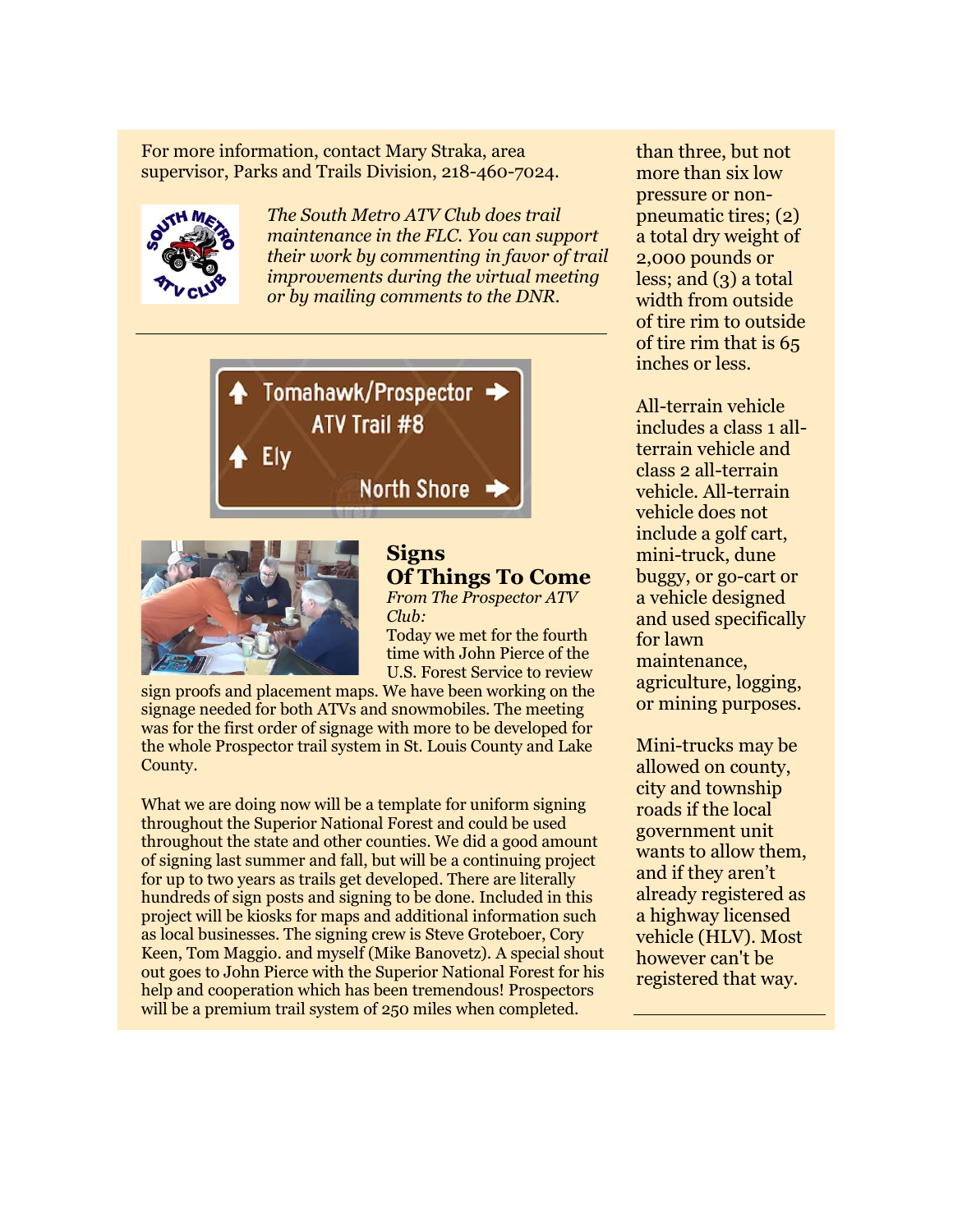



**ATV Safety Classes During COVID** The "MN DNR ENF Safety/Education COVID-19 Preparedness Plan" hasn't changed much since last year. It now allows 25 students/instructors outside, 15 inside. With the pandemic statistics changing daily, there may be revisions to the Plan before spring. We will keep all ATVAM member clubs informed of these changes as we move toward the riding and training season.



**Clearing Up Confusion On ATV Safety Training**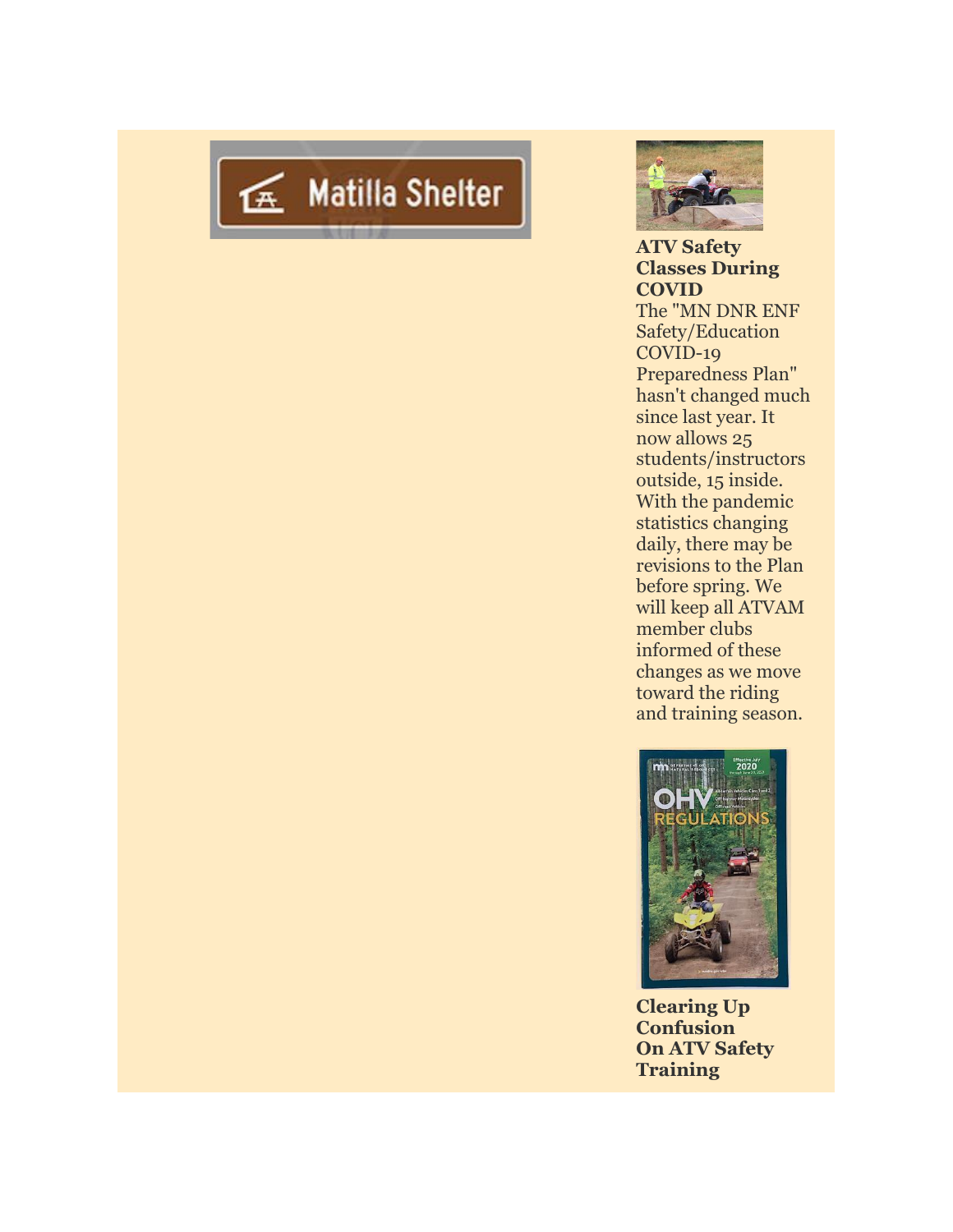## **Certification For Young Riders**

*Sorry, there is no reciprocity with Wisconsin on certificates.*

With few ATV Safety Training Classes available last year, many parents had their kids do the online course in Wisconsin, Iowa or other states, which is great for educating riders of all ages. But are out-of-state training certificates recognized in Minnesota?

Perry May, ATVMN Director-at-Large, gave Capt. Jon Paurus with DNR Enforcement a call for some clarity on this important issue. He reports that:

1. To achieve a Minnesota ATV Certificate, a student age 10-15 must complete both the online safety course and a hands-on course (Note: the key word is 'Minnesota') The Safety Certificate becomes valid at age 12. The two-part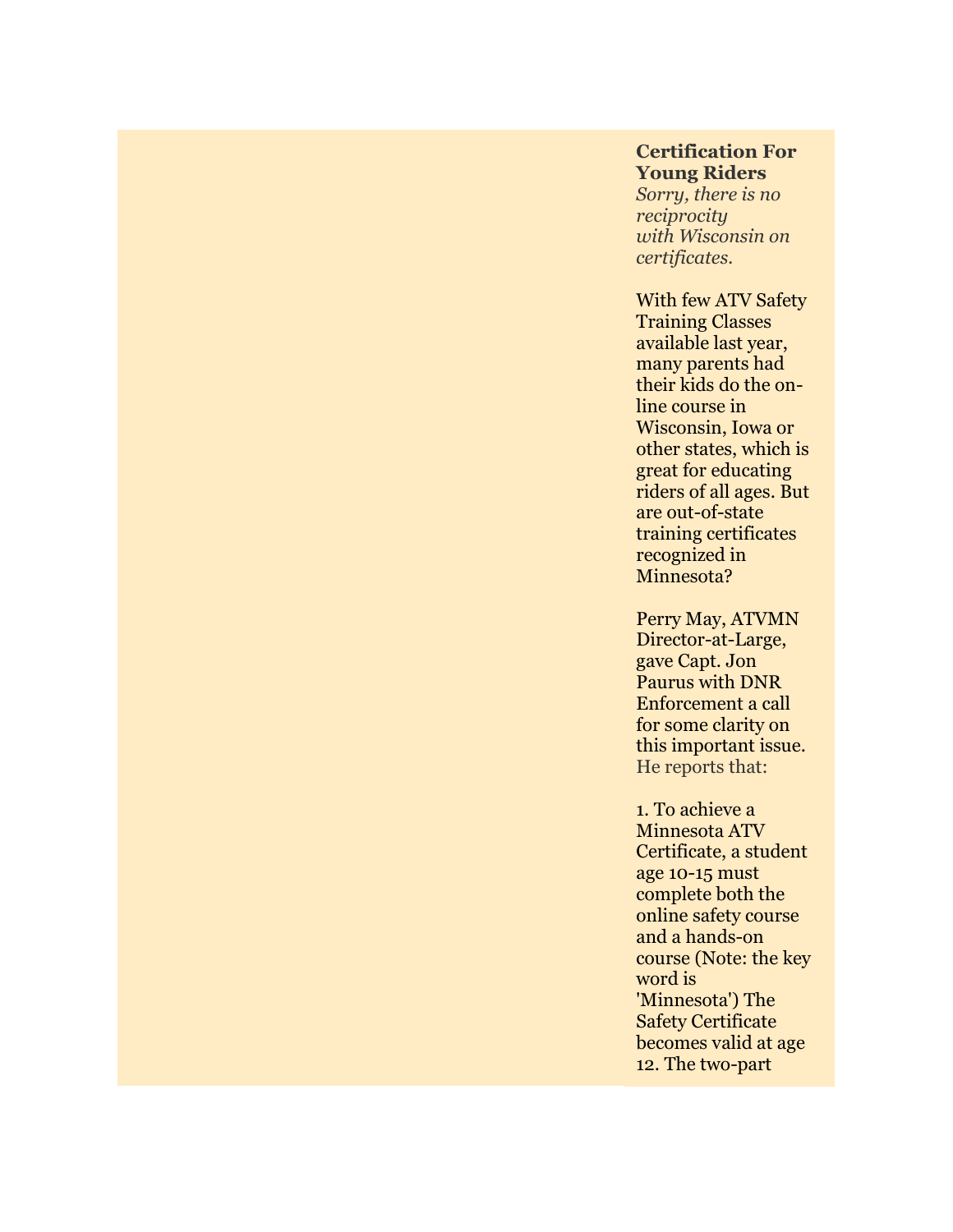safety training is required under MN Statute 84.925. The student verification form provided after taking the hands-on course is the only pathway to apply for the MN ATV Certificate.

2. Other states such as Wisconsin offer an ATV Safety Certificate for completing their Safety Online Training. There is no hands-on requirement. Minnesota and Wisconsin are not reciprocal safety programs.

A student age 10-15 cannot achieve a Minnesota ATV Safety Certificate with just online training. If a student would achieve a Wisconsin ATV Certificate, would it qualify as a Minnesota Safety ATV Certificate? The answer is no. These programs are not similar in requirements.

From a Minnesota DNR Enforcement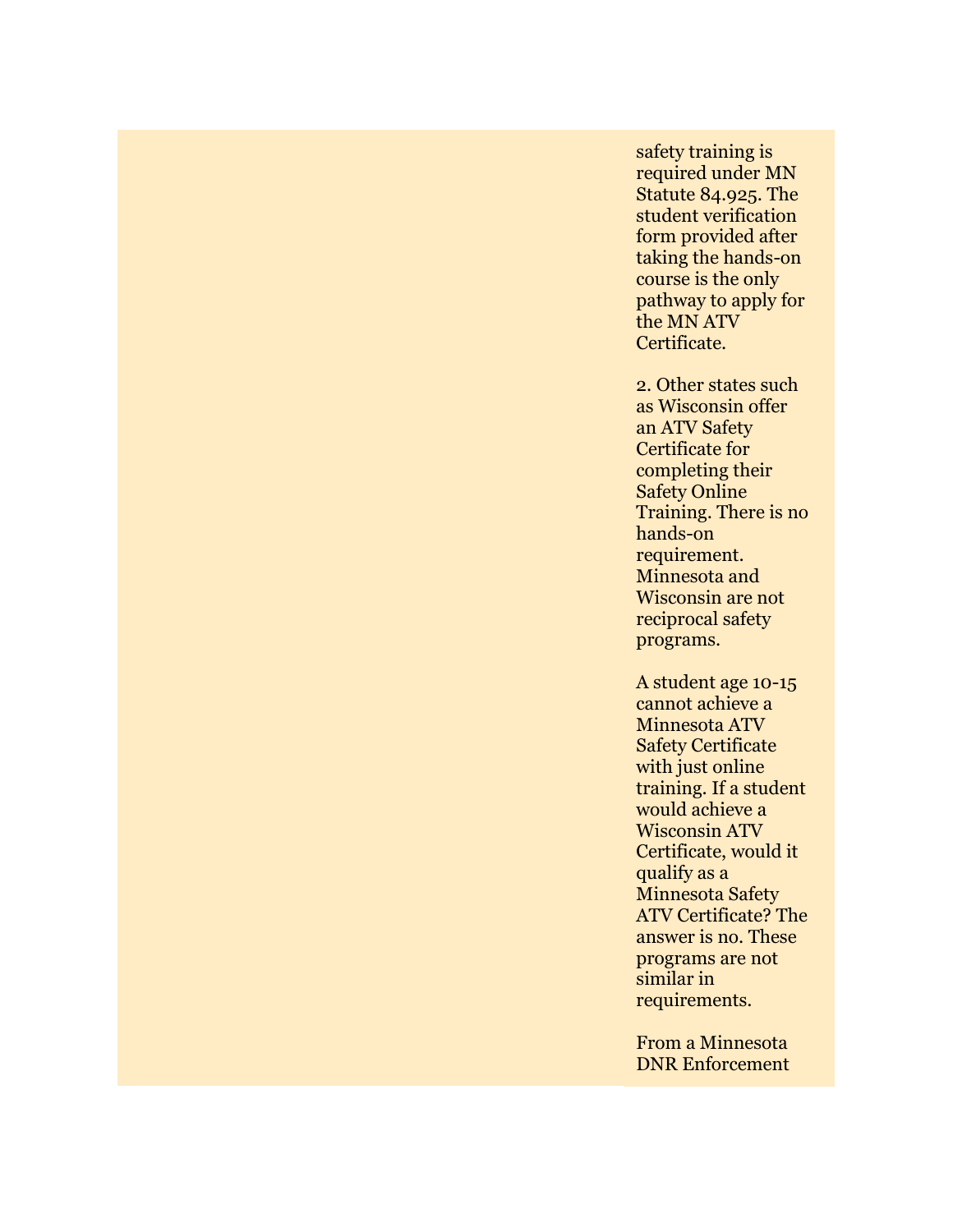perspective, if a Minnesota resident youth was pulled over for illegal riding behavior, or involved in an accident or injury would they receive a citation if they only had a Wisconsin or other safety certificate? The answer is "most likely not" unless there was some other intent involved for avoiding the hands-on training.

During the pandemic, the Minnesota DNR recognizes that there is a lack of hands-on classes. They feel that parents are doing the right thing trying to get some type of ATV safety training for their children before going on public trails. The proper thing would be to get them to take a hands-on class when more classes are available and achieve the Minnesota ATV Safety Certificate. The DNR position is that both online and hands-on courses are needed to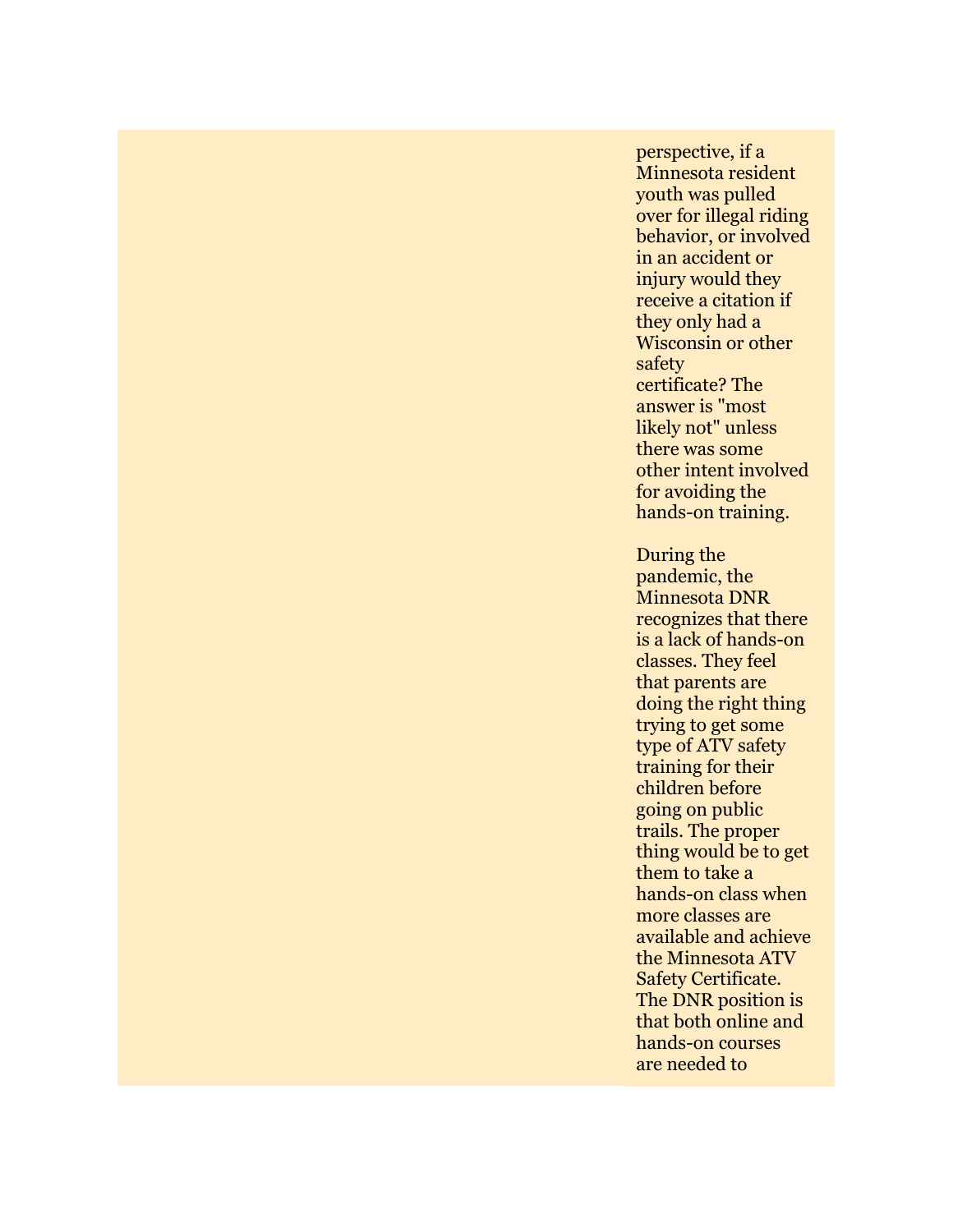provide a student with the most comprehensive ATV safety training.

Parents should proceed with getting children their Minnesota ATV Safety Certified by completing the online safety training and then registering for a hands-on class when they become available.



# **Register Today For The Vision Conference. Your Choice: In-Person or on Zoom.**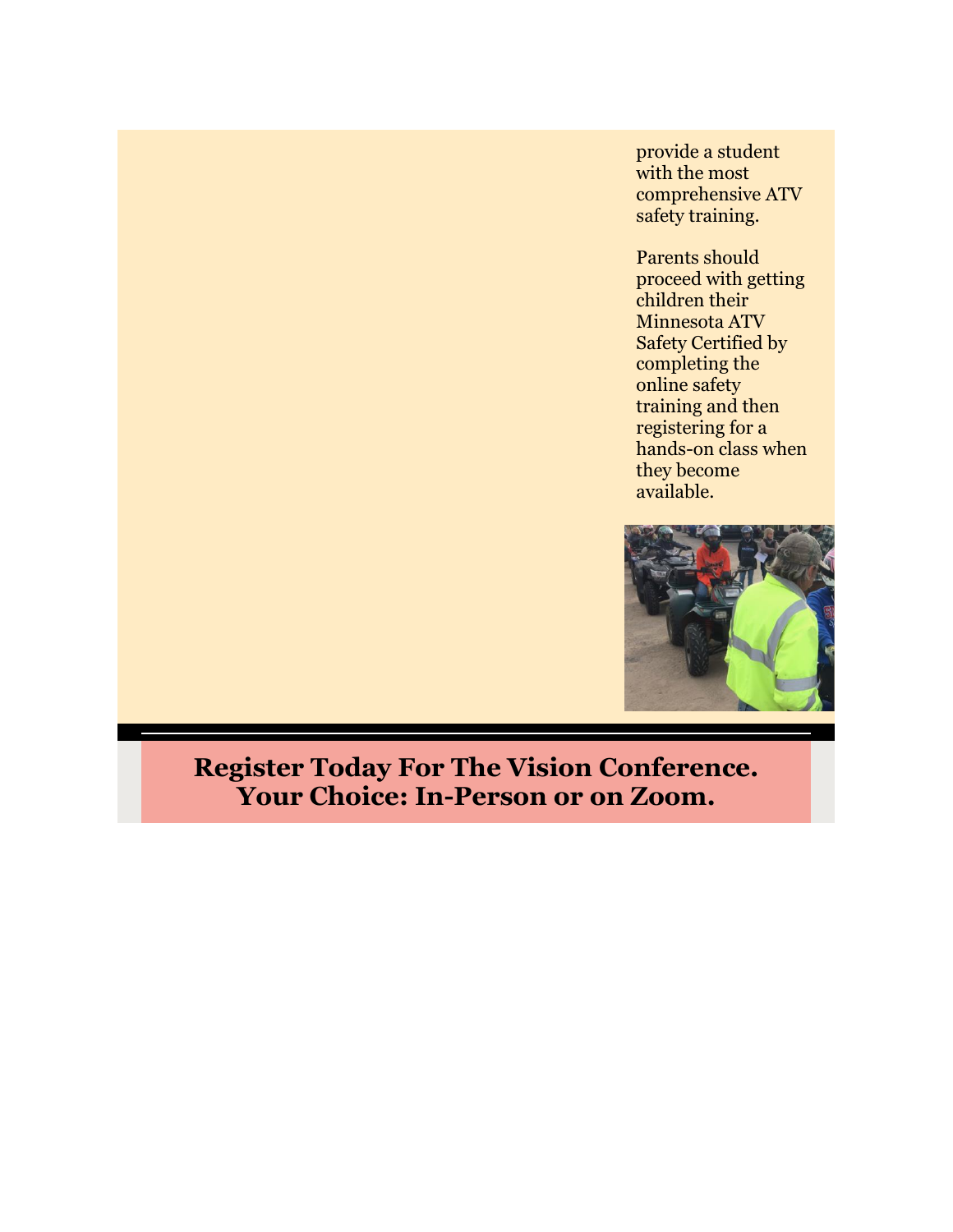

**Register by going to atvam.org and tap the link to the registration form. Please put in the comment field if you are attending in-person at Running Aces, or virtually on Zoom. Thanks!**

-----------------------

This year's ATV Minnesota Vision Conference will be a hybrid meeting on Saturday, March 20, 2021. Attend either

in-person at the Running Aces Racetrack, with a maximum of 50 people, or virtually on a computer via Zoom.

At the annual Vision Conference, the ATV Minnesota Executive Board, Regional Directors and ATV club members from across the state discuss a wide range of topics, with one goal: creating a clear Vision for ATVMN, and the Action Items needed to move it and its 70 member clubs forward, and advance our state's awesome ATV trail system. It's also your chance to buy new ATVMN gear, reappoint or elect new Regional Directors...and more.

**Please register for the Vision Conference by going to [atvam.org,](http://r20.rs6.net/tn.jsp?f=001jCaDrO6ZnA0rurby_H2NPj6nyFGWTjLOqIk99tMPwxe-LqP40JUBrJkcjHR3PWrnZBq_pn3HbpFaKPV-7oZpG3-yUSlrvbYKbpTcY1OJLtrURP82ogXM1wmiE4UFsmAQ8EEWoXiai9w=&c=XVOSbTjheoUw1g1JI-eKP93JwP_3ldhZlIKmrunYRQ8ZbS2uVWa06w==&ch=8pH20kUA-weTiYECNKPxsihwoKXr-FOf4aEwBkuKJZA0UldeAnOOhw==)** where you will see a link to this registration form. On that form, please indicate in the comment box if you plan to attend in person. That way, we will know when we have reached the maximum of 50 people allowed in the meeting room, arranged for social distancing. We will collect \$10 at the meeting to cover the cost of food and beverages provided during the breaks.

The meeting will run from 8:00 a.m. to 5:00 p.m., with some longer breaks during the day. Prior to the meeting we will send out information on how to attend by Zoom, with a schedule of the topics to be discussed so people attending by Zoom can participate in those they are interested in.

For those ATVMN members staying overnight before or after the meeting, please book your room at: **[www.runaces.com](http://r20.rs6.net/tn.jsp?f=001jCaDrO6ZnA0rurby_H2NPj6nyFGWTjLOqIk99tMPwxe-LqP40JUBrMlR44uyjHKCT1bLNwEOO1TLUqOO97bIjxhi1xTkonQWps-dGMcLdgW1hSC5LTC0fPRXNJJ-50sT4-e2oJE-SMCD_ODu5HodOw==&c=XVOSbTjheoUw1g1JI-eKP93JwP_3ldhZlIKmrunYRQ8ZbS2uVWa06w==&ch=8pH20kUA-weTiYECNKPxsihwoKXr-FOf4aEwBkuKJZA0UldeAnOOhw==)**. Use the group code: ATVA. Running Aces is located at 15201 Running Aces Blvd, Columbus, MN 55025. Traveling from the Cities, it's one exit north of the intersection of I-35E and I-35W, about 20 minutes north of I-694.

**Please register today so we can prepare for the hybrid Vision Conference. We look forward to seeing you in-person or on Zoom.**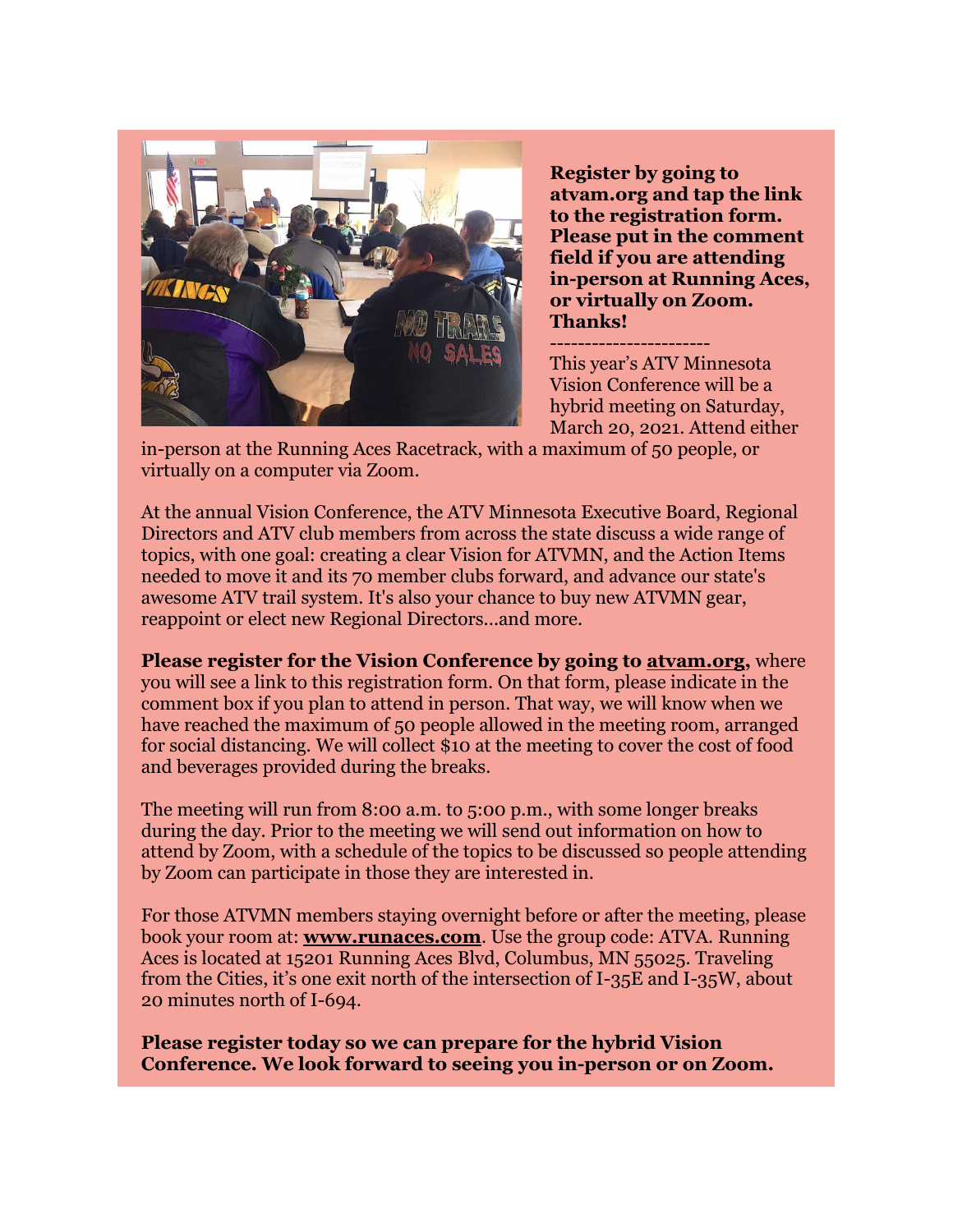## **Spreading The Word On ATV Regs, County Rules And Riding Tips At The Local Level**

With ATV sales on the rise, and reports by DNR Conservation Officers of some new owners skipping the education component, some ATV clubs are getting proactive at the local level. The Over The Hills Gang ATV Club created a small tri-fold brochure filled with all the "must-know" information: ATV definitions, use on county roads, trail etiquette and more. They worked with county agencies on the copy, and with the City of Emily to post this information on its website to make sure it's easy to find. Help spread the word in your area! One way is by copying the brochure design below, revising it for your ATV club and local area, and encouraging towns and chambers of commerce to display it. Educating new riders will go a long way to make sure everyone is riding responsibly and keep the trails and road connectors safe for all.

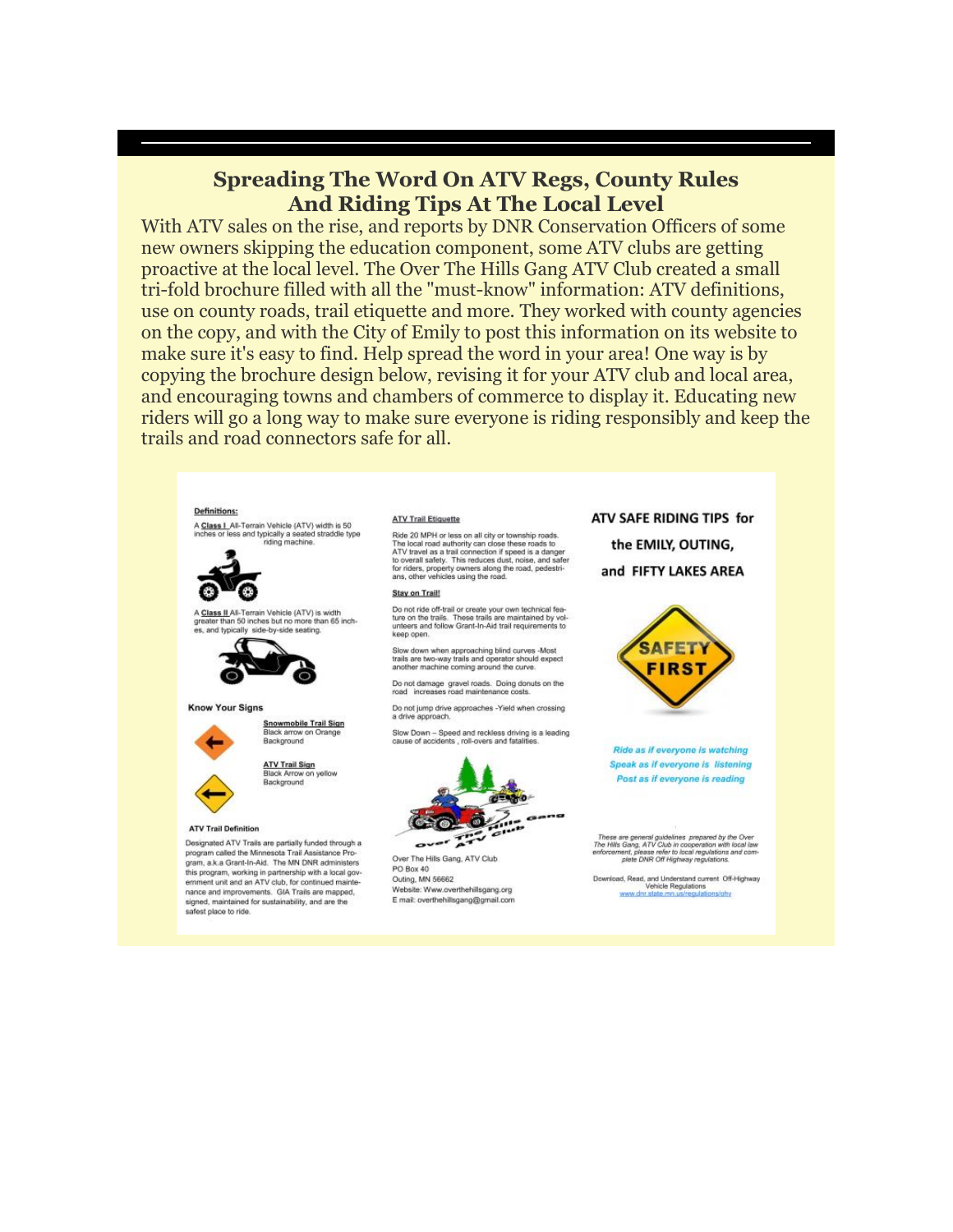#### ATV OPERATION ON COUNTY ROADS IN **CROW WING COUNTY**



Crow Wing County allows for Class I and Class II<br>ATV operation on all County roads which includes<br>adherence to all Minnesota Off-Highway Vehicle<br>Regulations

A valid driver's license is required to operate an ATV on a road right-of-way.

Persons operating ATVs on all County roadways<br>may operate the ATV on the right shoulder or the<br>extreme right-hand side of the road and make left<br>turns across the road only if it is safe to do so under<br>prevailing conditions

No person shall operate an ATV on County roads at<br>speeds greater than 30 miles per hour, except<br>CSAH 66, which is 20 mph maximum.

No person shall operate an ATV at a speed greater<br>than 20 miles per hour on County State Aid Highway<br>66 from the Junction of County State Aid Highway<br>in the City of Crosslake to the Junction of County<br>State Aid Highway 1 i

Crow Wing ATV Ordinance thow Wing ATV Ordinance<br>http://www.crowwing.us/documentcenter/

#### **MN Statewide ATV Regulations**

Class I or Class II ATV operation on a state high-<br>way is prohibited.

#### No ATV operation on MN State Highway 6.

Class II ATV's, are not allowed to ride in a state highwas a near way are not dich, unless it is part of a designated ATV Grant-In-Aid Trails.<br>The mated ATV Grant-In-Aid Trails. tration number displayed properly on a registration nlate

A DOT approved helmet is required for an Operator<br>or Passenger under 18 years of age.

Ride with your lights on if your machine is equipped with headlights and taillights.

Anyone born after July 1<sup>st</sup>, 1987, who is age 12 or<br>older, must have a valid ATV Safety Certificate to ride public trails.

You may not ride on a grant-in-aid snowmobile and<br>non-motorized trails closed to ATV's unless specifically allowed

Operating an ATV while under the influence of alcohol, a controlled or a hazardo substance ful. An operator testing over .08 is substance is unlawviolation

Our local state forests (Land O Lakes, Emily, Centerinial, Crow Wing, Hill River are classified as<br>temial, Crow Wing, Hill River are classified as<br>"Limited" state forests. ATV riding only on "OPEN"<br>forest roads or signed a

Class Land II ATV's are allowed on local ATV trails if Class I and II ATV's are allowed on local ATV trails if<br>you are driving an off-highway vehicle that is over 65<br>in width, you are an ORV (Off-Road Vehicle) and not<br>allowed on local ATV trails.

Pick-up, Download, Read, and Understand current Off-Highway Vehicle Regulations at www.dnr.state.mn.us/regulations/ohy

#### **ATV OPERATION ON COUNTY ROADS IN CASS COUNTY**



Cass County **does not** allow<br>for Class I operation on county roads, except for sections<br>of road that are part of a des-<br>ignated grant-in-aid trail.

Class 1 ATV operation must<br>be operated off the roadway<br>in the ditch area of a public

When necessary, a Class I<br>
can operate on the inside<br>
can operate on the inside<br>
extreme right-hand side of the road surface, when<br>
recossing a bridge, to avoid obstructions or environ-<br>
crossing a bridge, to avoid obstruc mentally sensitive areas, such as wetlands. You<br>must enter the roadway within 100 feet of the bridge crossing, obstacle, or sensitive area, and return to<br>the ditch without delay.

Cass County allows for Class II ATV operation on all<br>County roads which includes adherence to all Min-<br>nesota Off-Highway Vehicle Regulations

A valid driver's license is required to operate an ATV<br>on a road right-of-way.

Persons operating a Class II ATV on County, City, or<br>township roadways may operate the ATV on the modular right shoulder or the axizeme right-hand side of the<br>road, if not probibited by the road authority or other<br>coad, i



-----------------------------------------

## **ATV MINNESOTA** *"Your Voice To Ride"*

Dedicated Volunteers Building Fun & Sustainable ATV Trails For The Riding Public

## **Invite friends and family to join today!**

See the mailing label on your ATV Minnesota magazine for the renewal date of your membership. Be sure to include your email address on the renewal form to receive newsletters. And send renewals to ATVMN's mailing address: PO Box 300, Stacy, MN 55079.

Belonging to ATV Minnesota, you join thousands of riders throughout the state, have fun, and help create a positive future of ATV riding in Minnesota.